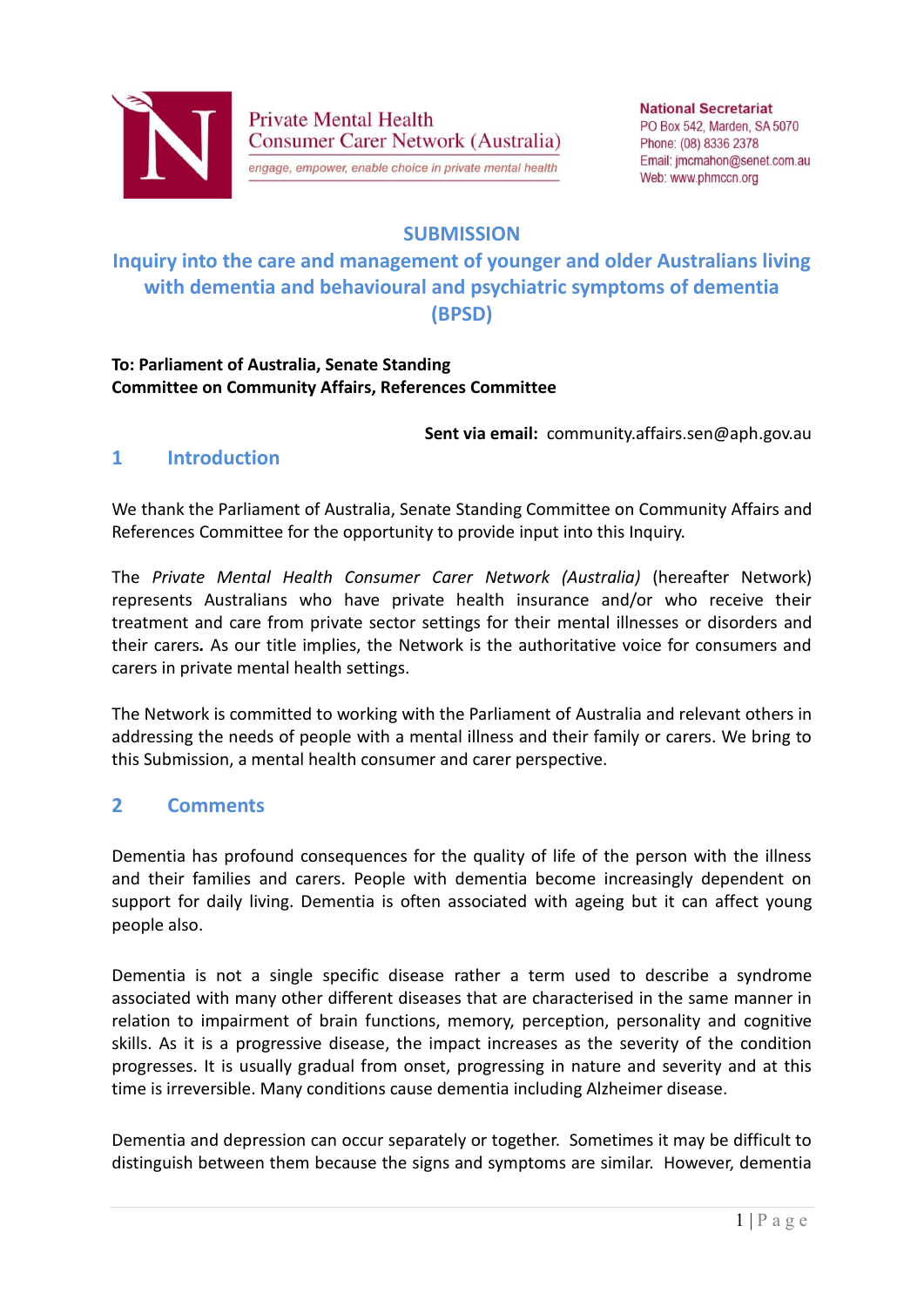and depression are different conditions, requiring different responses and treatment.<sup>1</sup> Many families and carers report that there is often a misdiagnosis or misunderstanding of depression and dementia - and perhaps other mental illnesses - which would require different management.

Dementia is an area which is not well recognised by our Network given the large number of effective and influential community managed organisations within Australia which specialise in advocacy, research, awareness raising and Government lobbying. The *Australian of the Year for 2013* Ms Ita Buttrose has been the President of Alzheimer's Australia since 2011. She has fervently advocated for Alzheimer's disease.

Dementia is a classification in the *International Statistical Classification of Diseases and Related Health Problems* (ICD), which approaches the classification of dementia from a disease perspective and is the data collection protocol most commonly used within the Australian public and private mental health systems; and the *Diagnostic and Statistical Manual of Mental Disorders (DSM)*, which approaches the classification of dementia from a perspective of functioning and which is also used extensively in the public and private mental health system.

- The International Classification of Diseases<sup>2</sup> (ICD) is a standard diagnostic tool for epidemiology, health management and clinical purposes. It is used to classify diseases and other health problems recorded on many types of health and vital records including death certificates and health records. This includes a section on mental and behavioural disorders.
- The Diagnostic and Statistical Manual of Mental Disorders<sup>3</sup> (DSM) is published by the American Psychiatric Association and covers all categories of mental health disorders for both adults and children. The manual is non-theoretical and focused mostly on describing symptoms; as well as statistics concerning which gender is most affected by the illness, the typical age of onset, the effects of treatment, and common treatment approaches.

The two systems were developed alongside each other and the two seek to use the same data collection codes. Whilst the DSM provides criteria and descriptions for each mental disorder, the ICD10 provides only code numbers.

While dementia is noted within these two systems, our Network should at the very least have an awareness of current issues, prevalence, national policy and any federal Government initiatives. It is noted however, that dementia is a disease most commonly affecting older people with many receiving care from the aged care sector.

# **3. Prevalence of Dementia: Australian Institute of Health and Welfare Publication**

1

<sup>1</sup> beyondblue Fact Sheet 25 - Depression and Dementia

 $^2$  The latest version of the International Classification of Diseases is the ICD-10. Version 11 is due to be published in 2015

<sup>&</sup>lt;sup>3</sup> The latest version of the Diagnostic and Statistical Manual of Mental Disorders is the DSM-IV. DSMV will be published in May 2013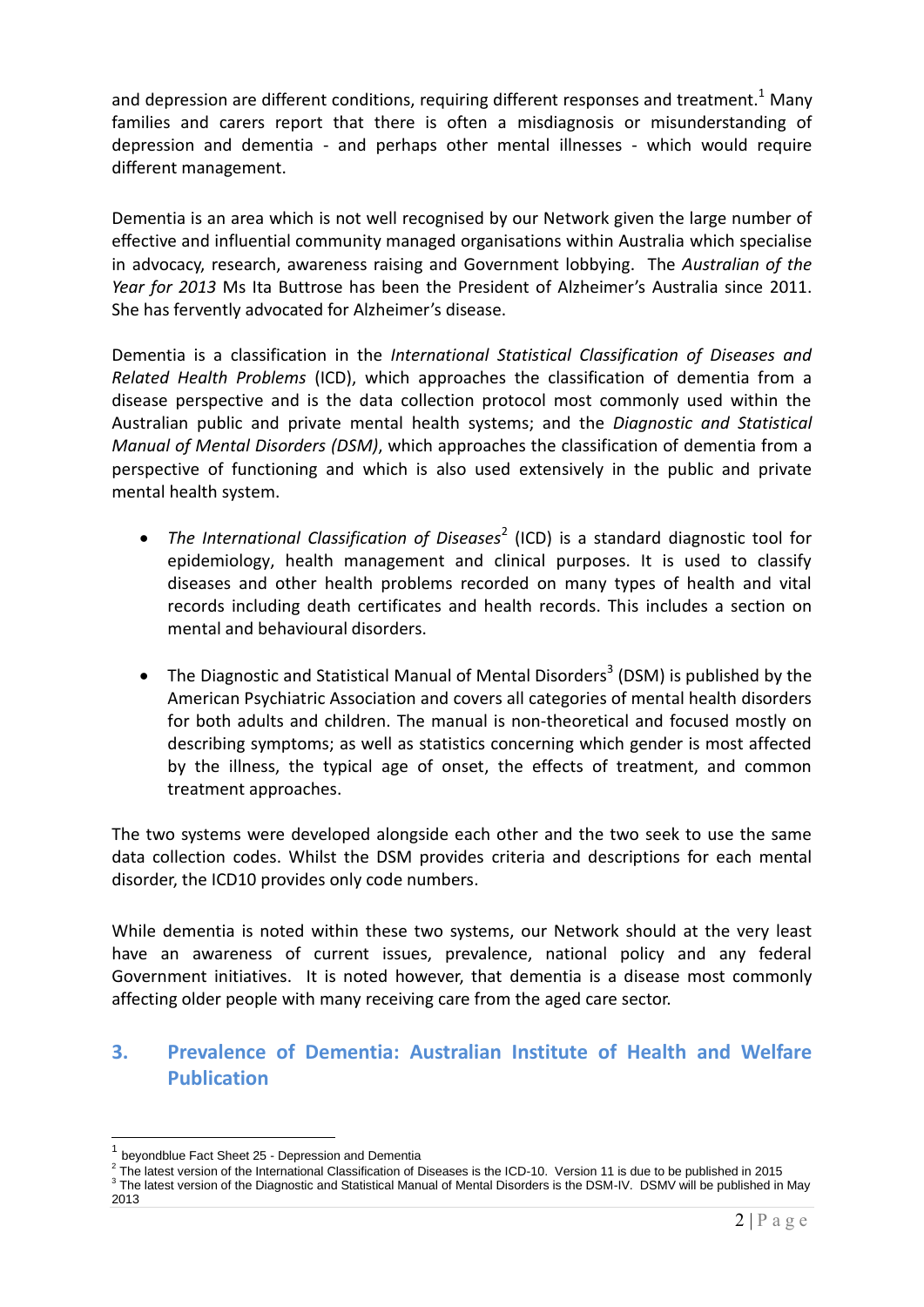We have extracted the following data from the referenced publication below.<sup>4</sup>

#### **Number of people with dementia is expected to increase markedly**

An estimated 298,000 Australians had dementia in 2011, of whom 62% were women, 74% were aged 75 or over, and 70% lived in the community.

Dementia poses a substantial challenge to health, aged care and social policy. Based on projections of population ageing and growth, the number of people with dementia will reach almost 400,000 by 2020. Although projection methods vary, the number of people with dementia is projected to triple between 2011 and 2050, to reach around 900,000 by 2050.

#### **People with dementia rely heavily on health and aged care services**

An estimated 552,000 GP attendances (0.5%) in 2010–11 involved the management of dementia. In 2009–10, dementia was a diagnosis for 83,226 (1 in every 100) hospitalisations, and was the principal diagnosis for 12,286 (1 in every 1,000). In that year, 392,796 (0.2%) government-subsidised prescriptions were dementia-specific.

Total direct health and aged care system expenditure on people with dementia was at least \$4.9 billion in 2009–10, of which about \$2.0 billion was directly attributable to dementia. Of this, \$1.1 billion was for permanent residents in residential aged care facilities, and \$408 million was for community aged care services.

#### **Many people with dementia have other health conditions, and many need high care**

In 2009, people with dementia aged 65 and over had a substantially higher average number of health conditions (5.4) than all people in that age group (2.9). In 2009–10, 53% of permanent residents in residential aged care facilities had dementia. Residents with dementia were more likely than those without dementia to require high care (87% vs. 63%).

#### **Substantial demand placed on informal carers**

Estimates suggest that, in 2011, there were around 200,000 informal carers of people with dementia living in the community. Co-resident primary carers of people with dementia were almost twice as likely as all co-resident primary carers to provide 40 or more hours of care per week (81% versus 42%).

# **4. Recent developments April, 2012 Funding packages - Australian Government<sup>5</sup>**

The Australian Government, Department of Health and Ageing released a funding package in April 2012 as part of the aged care reform titled: *Living Longer, Living Better*. That package included \$268.4 million over 5 years to provide dementia-related programs and services. The major part of the package is increased support to enable people to receive

 4 Australian Institute of Health and Welfare 2012. Dementia in Australia. Cat. no. AGE 70. Canberra: AIHW.

<sup>5</sup> Australian Institute of Health and Welfare 2012. Dementia in Australia. Cat. no. AGE 70. Canberra: AIHW.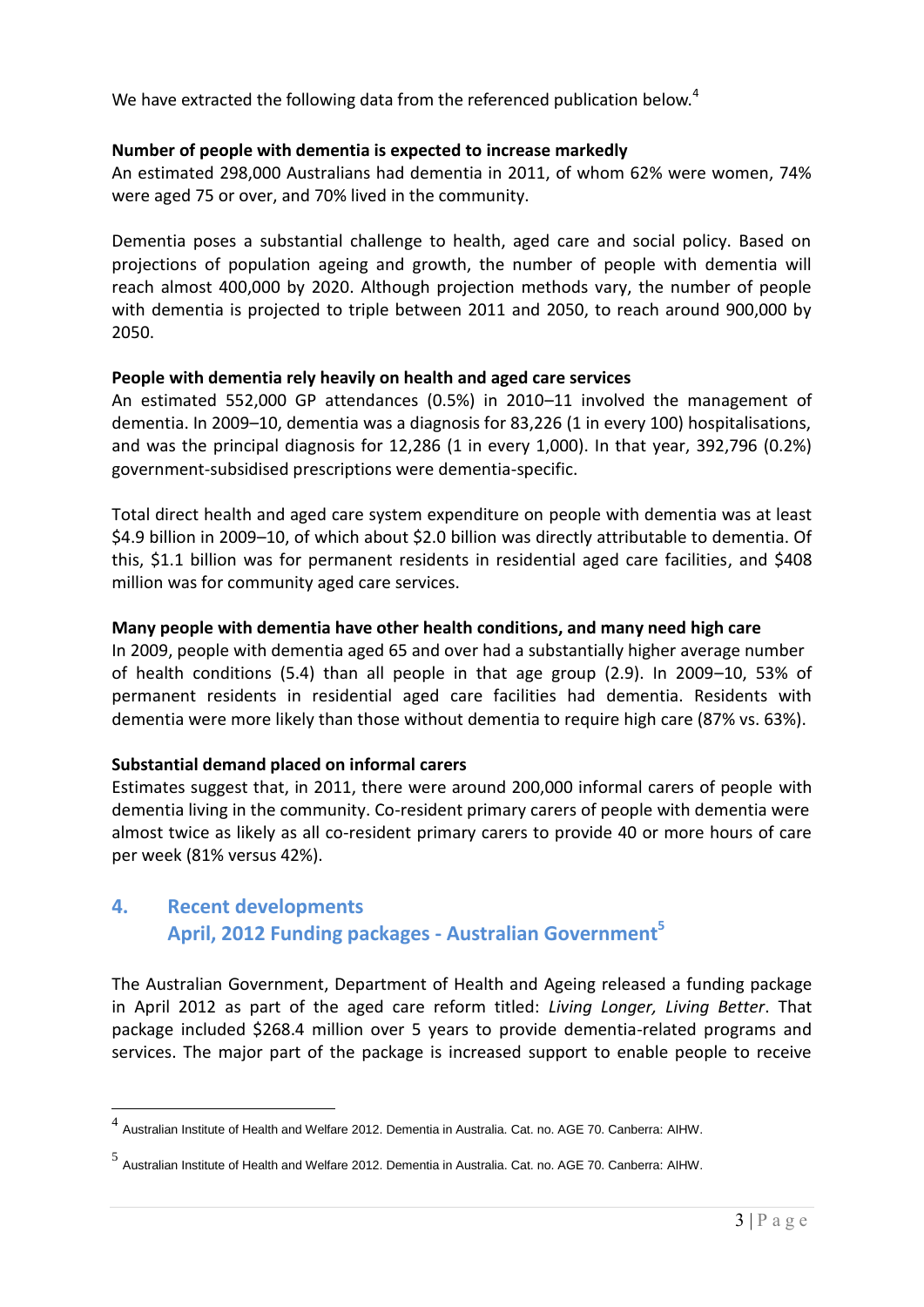care in their own homes. Additional funding is being targeted at improving the quality of care for people in community and residential care settings.

Further, in August 2012, Australian Health Ministers recognised dementia as the ninth National Health Priority Area which will assist in focussing attention on dementia and drive collaborative efforts aimed at the national, state and local government levels, the community managed sector, clinicians and policy officers. The federal Minister for Health and Ageing, Hon Mark Butler MP, established a Dementia Working Group to provide him with advice as to the implementation and monitoring of programs and dementia-related issues.

# **5. Psychiatric care**

Mental health services provide a number of services ranging from inpatient care to community care for mental health issues related to dementia.

One of the saddest places is the Psychiatric Inpatient dementia units where the elderly are cared for mostly in a secure setting. Aggression is evident in many, requiring acute care in mental health inpatient settings to meet their needs. Younger people, some in their early 40s, are also admitted to these units and cared for alongside the elderly. Area mental health services and some private psychiatric hospitals have aged care psychiatry services, and there are a limited number of psychiatrists who specialise in treating the elderly and providing treatment to those more seriously affected.

Our concerns are that people with dementia retain the same rights as any other person with a mental illness. We know that the word dementia for many becomes a 'label' that tends to describe all behaviours, especially in the ageing. The risk to people with dementia is that treatment them becomes directed to the diagnosis rather than to the person.

Dementia is a very difficult area made more challenging in that if often occurs 'behind closed doors' for example where the person is a permanent resident of aged care facilities or aged care psychiatric units. As a mental health advocacy organisation, our task is to ensure that those experiencing dementia and their carers are as informed as any other person with mental health issues and that their rights are acknowledged and understood.

Aged care psychiatry is an area requiring dedicated and caring staff. Their efforts and dedication often go unrecognised in the overall scheme of the mental health system.

Given the predicted rise in dementia associated with the ageing population in Australia, the mental health workforce will be further compromised.

### **6. Conclusion**

For simplicity, we have set out hereunder the major issues we are aware of in relation to dementia.

1) As our population ages, the rate of dementia will increase.